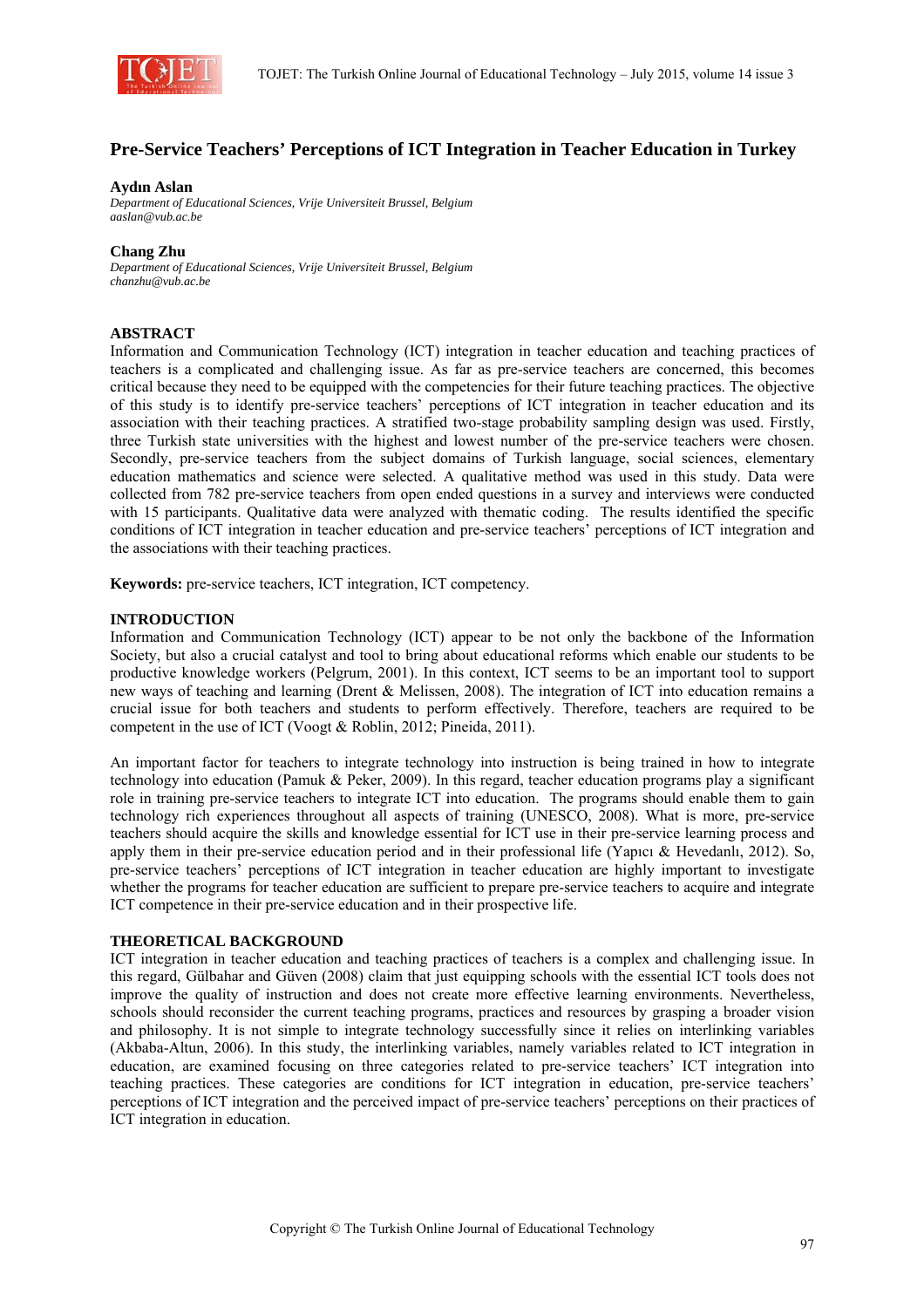

# **Conditions for ICT integration in education**

Infrastructure is one of the crucial variables to integrate ICT into education. It is indicated in many studies (Akbaba-Altun, 2006; Akbulut, Odabaşı & Kuzu, 2011; Göktaş, Yıldırım & Yıldırım, 2008; Pelgrum, 2001; Voogt, Knezek, Cox, Knezek & Ten Brummelhuis, 2011) that infrastructure is highly important to integrate ICT in education successfully. In this regard, Akbulut, Odabaşı and Kuzu (2011) claim that strong infrastructure should be ensured in addition to providing equal access for all, taking precautions to facilitate ease of use and employing technical staff to help users. The development of ICT integration infrastructure is understood to be one of the domains to integrate ICT into education.

In the context with the ICT courses in teacher education, pre-service teachers are trained with Computer I and II, Instructional Technology and Material Development (ITMD) courses in Turkey. The general objectives of the "Computer I" course are to enable pre-service teachers to learn ICT, the basic concepts in regards to hardware and software, operating systems in general, word processor, spreadsheet, presentation program, usage of Internet in education. The course consists of four hours per a week, namely two hours for theory and two hours for practice. In addition to the "Computer I" course, the general objectives of the "Computer II" course are to enable pre-service teachers to be knowledgeable about basic concepts, elements, theoretical basis, advantages, limitations and application methods with regard to computer assisted education. The course consists of four hours per a week, namely two hours for theory and two hours for practice. It is understood from the objectives of Computer I and II courses that pre-service teachers are expected to be literate in technology. The main objectives of the ITMD course are to learn the usage of instructional technologies in education, to plan and apply instructional technologies in education, to develop two and three dimensional materials using instructional technologies, to examine educational software and to assess a variety of instructional technologies. The ITMD course consists of four hours per a week, namely two hours for theory and two hours for practice (HEC, 2006). Pre-service teachers are required to acquire the competency to use the existing technology in teaching-learning process through the ITMD course (Gündüz & Odabaşı, 2004).

# **Factors related to ICT integration (as perceived by pre-service teachers)**

The pre-service teachers' perceptions regarding ICT integration are examined in terms of staff issue and teacher related variables. According to Pelgrum (2001), insufficient supervision staff, and lack of technical assistance are among the most common obstacles for ICT implementation. Therefore, the pre-service teachers' views concerning staff issue in respect to ICT integration are examined in this study. As a result of the literature review, it appears that teacher related variables are also important predictors for technology integration. According to Becker (2000), teachers' limited skill and expertise in using computers is an obstacle for more teachers to utilize computers frequently with their students. Besides, teachers' attitude to technology affects computer supported education to a large extent (Celik & Yesilyurt, 2013). According to Pamuk and Peker (2009), computer anxiety will also prevent those teachers who suffer from computer anxiety from using educational technology effectively. Moreover, Aslan and Zhu (2014) found out that pre-service teachers' pedagogical knowledge, their gains from ICT related courses in their teaching program and their perceived ICT competence significantly predict their ICT integration into teaching practice. In addition, more experience also brings about a more positive attitude towards computers (Beckers & Schmidt, 2003). Therefore, teacher related variables concerning ICT integration in education were investigated further in this study.

### **The association between pre-service teachers' perceptions of ICT integration and their teaching practices (as perceived by pre-service teachers)**

In many studies (Teo, 2009; Yücel, Acun, Tarman & Mete, 2010; Aslan & Zhu, 2014), teachers' perceptions for ICT integration such as their ICT self-efficacy, technology attitudes, computer anxieties etc. are investigated to predict to what extent teachers integrate ICT into their teaching practices. In this study, the perceived impact of pre-service teachers' perceptions concerning ICT integration in education on their practices was investigated. The rationale behind this idea was to see the link between their perceptions and practices for ICT integration in education. The link is believed to give an important insight to understand pre-service teachers' ICT integration on their teaching practices holistically.

# **Objectives of the study**

As a result of the literature review, it shows that the number of the studies dealing with pre-service teachers' perceptions with regard to ICT integration in teacher education and its associations with their teaching practices is very limited. Therefore, the objectives of this study are to understand Turkish pre-service teachers' perceptions concerning the conditions for the infrastructure for ICT integration and the integration of ICT courses in teacher education, their perceptions for ICT integration, their views with regard to the effective integration of ICT in education and the perceived impact of pre-service teachers' perceptions concerning ICT integration in education on their teaching practices.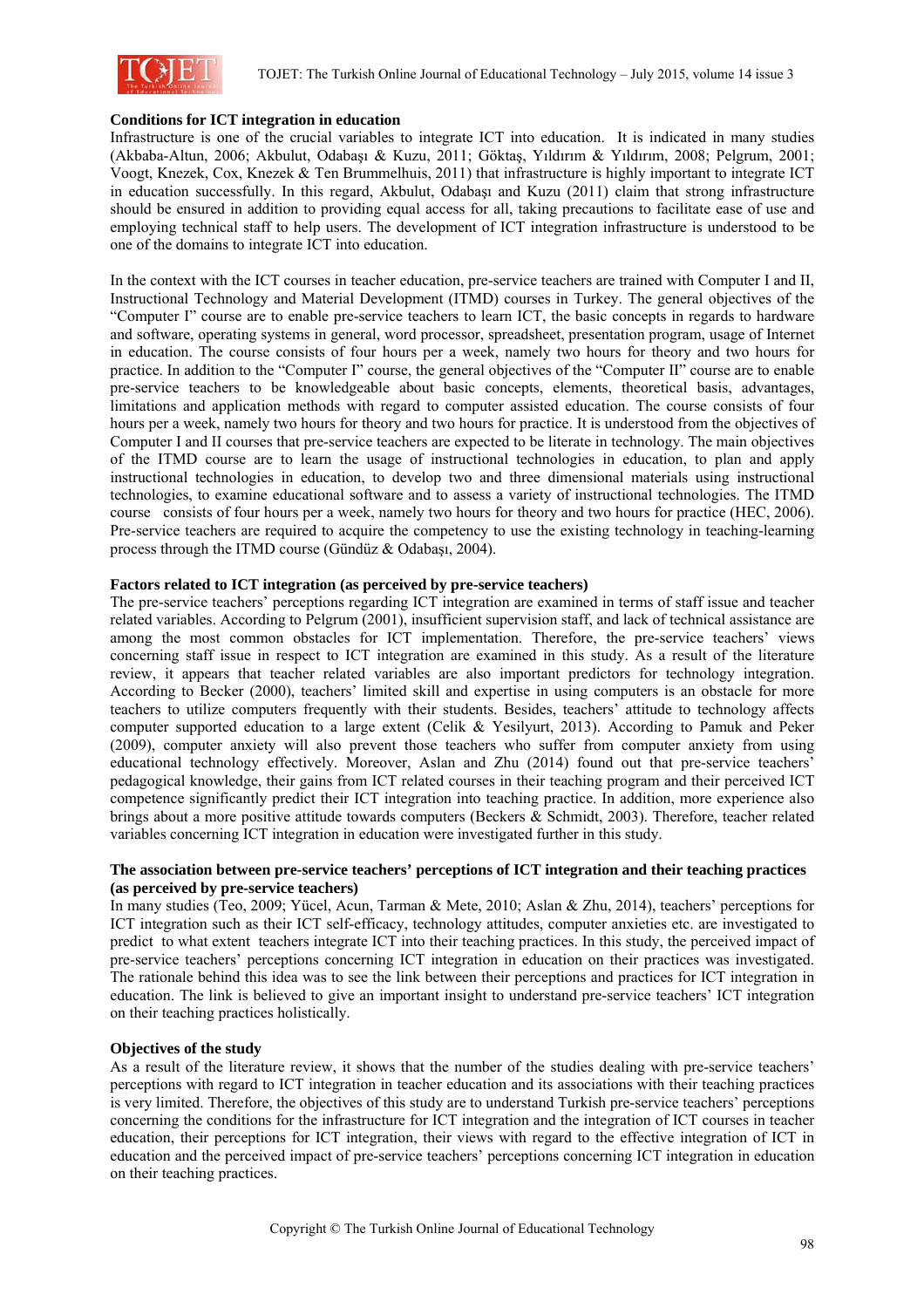

#### **Research questions**

This study focused on the following research questions.

1. What are Turkish pre-service teachers' perceptions concerning the conditions for the integration of ICT in education in terms of infrastructure for ICT integration?

2. What are pre-service teachers' perceptions concerning the conditions for the integration of ICT in education in terms of the integration of ICT courses in teacher education?

3. What are pre-service teachers' perceptions regarding ICT integration in education?

4. What are pre-service teachers' views regarding effective integration of ICT in education?

5. What is the perceived impact of pre-service teachers' perceptions concerning ICT integration in education on their practices?

### **METHOD**

A qualitative method was used in this study to investigate pre-service teachers' perceptions of ICT integration in education in Turkey. A total of 782 pre-service teachers answered a survey with open ended questions and 15 pre-service teachers were interviewed.

### **Participants**

A stratified two-stage probability sampling design was used. Firstly, three Turkish state universities with the highest and lowest number of the pre-service teachers were chosen. Secondly, pre-service teachers from the subject domains of Turkish language, social sciences, elementary education mathematics and science were selected. Student Selection and Placement Center's 2012 quota was taken into account to determine the population size (ÖSYM, 2012).

The qualitative study consists of the two sections. The first section composes of the open ended questions in a survey involving 782 pre-service teachers studying in Turkish teaching, Social Sciences teaching, Science teaching and elementary education mathematics teaching in their fourth year level of education at Aksaray, Gazi, Marmara, Dokuz Eylül, Niğde and Fırat Universities in the spring semester in 2014 in Turkey. The second part involves interviews with 15 pre-service teachers (nine female and six male) in the same period in Turkey.

#### **Procedure**

A questionnaire with open ended questions was sent to 782 pre-service teachers at six different universities in four different subjects in the spring semester in Turkey in 2014 to investigate their perceived ICT competences and their integration of ICT into teaching practices. Informed consent was obtained from all the universities and participants to conduct the study. The questions included the following elements: the pre-service teachers' perceptions of conditions for ICT integration, integration of ICT courses in teacher educations, and their perceptions regarding ICT integration into education. The open ended questions are provided in Appendix I.

Interviews were conducted with 15 pre-service teachers studying in Turkish teaching, Social Sciences teaching, Science teaching and elementary education mathematics teaching in their fourth year level of education at Aksaray, Niğde and Dokuz Eylül Universities. The interview questions were semi-structured. The interview questions aimed to understand pre-service teachers' thoughts regarding the link between their perceptions and their teaching practices. The interview questions are given in Appendix II.

Both the open ended and interview questions were developed by the researcher together with an expert in educational sciences based on a review of the related literature (Alev 2003, Göktaş 2006). The questions were evaluated in terms of content validity by two experts in the field of educational sciences. All interviews were conducted individually. Each interview lasted for about 10-15 minutes. Additional questions sometimes were asked to clarify the issues in their experiences to use ICT in their teaching practices. The participants gave consent to audio record the interviews.

#### **Coding and analysis**

The participants' responses to the open ended questions were transcribed and each case was assigned a case number. All interviews were transcribed and entered into QSR NVivo 8.0 for analysis.

Qualitative data analysis was used to analyze the responses given to the open ended questions and the interviews. Thematic coding was used to analyze the data. The unit of analysis was based on units of meaning. Open coding was used to ascertain the themes and axial coding was applied to connect the sub-themes under the related themes. Three major themes emerged from open coding, namely "conditions for ICT integration in education", "pre-service teachers' perceptions of ICT integration", and "the perceived impact of pre-service teachers'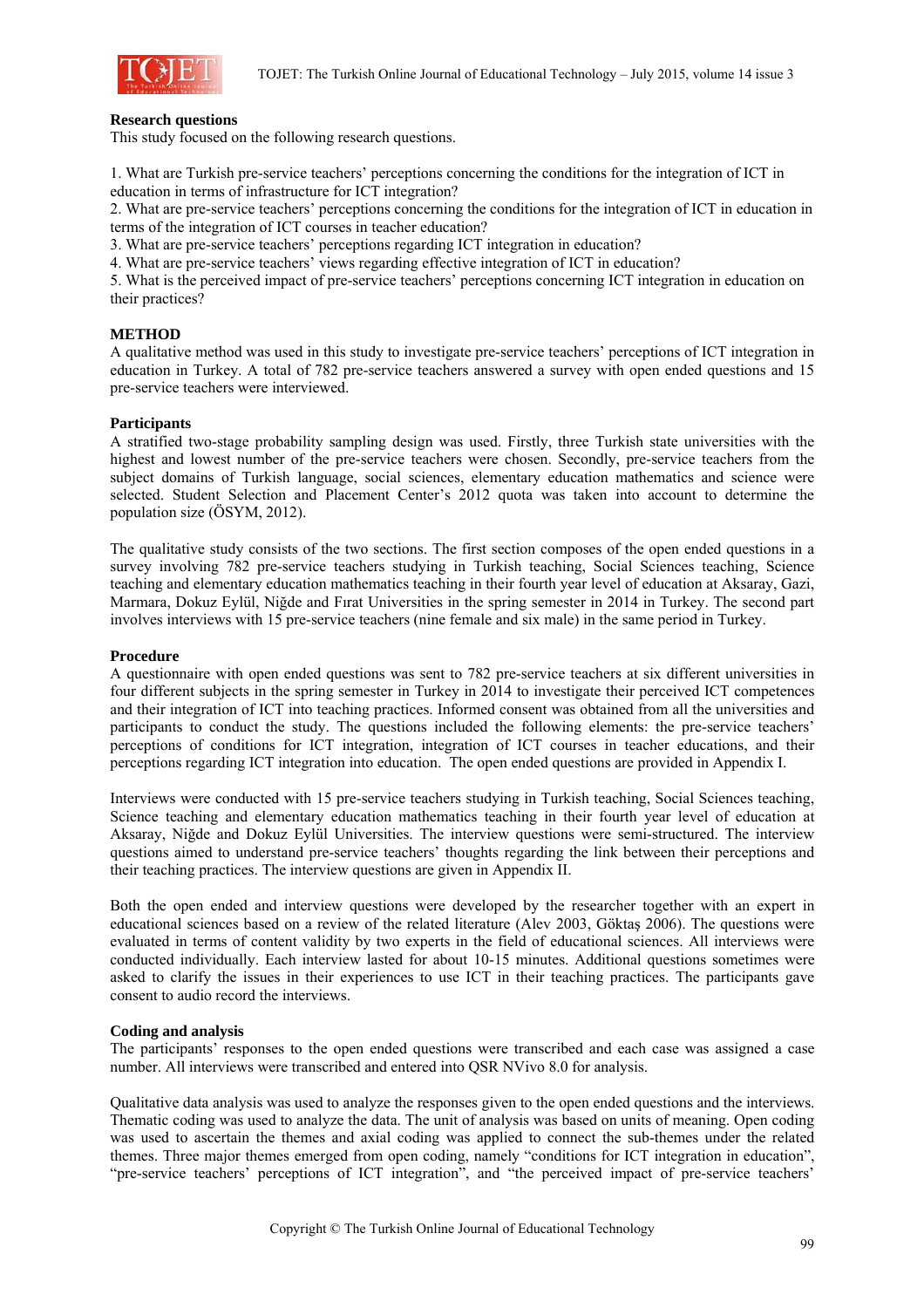

perceptions concerning ICT integration in education on their practices". The sub-themes related to each major theme and the frequencies of the themes and sub-themes are presented in Appendix III.

The first author and two other independent researchers did the coding of all data and constructed the main themes and sub-themes. The results of the three researchers were compared. Cohen's Kappa coefficients were calculated for the interrater reliability. The results of the reliability are shown in Table 1. The interrater reliability for the themes and sub-themes varied from 0.615 to 1.00. The reliability results show that the coding procedure was reliable. For those sub-themes that had a lower reliability, discussions were conducted among the researchers in order to reach a consensus.

| 1.A.1. Infrast. for                                                                           | 1.A.2. ICT sources                                                             | 1.A.3. Access to                                                                                        | 1.B) Integration of                                                                                              |  |  |  |  |  |  |
|-----------------------------------------------------------------------------------------------|--------------------------------------------------------------------------------|---------------------------------------------------------------------------------------------------------|------------------------------------------------------------------------------------------------------------------|--|--|--|--|--|--|
| ICT int.                                                                                      |                                                                                | <b>ICT</b>                                                                                              | <b>ICT</b> courses                                                                                               |  |  |  |  |  |  |
| K <sub>2</sub>                                                                                | K <sub>2</sub>                                                                 | K <sub>2</sub>                                                                                          | K <sub>2</sub>                                                                                                   |  |  |  |  |  |  |
| $\Sigma$<br>$^{+}$<br>$\blacksquare$                                                          | $\Sigma$<br>$^{+}$<br>$\blacksquare$                                           | $\Sigma$<br>$+$<br>$\blacksquare$                                                                       | $\Sigma$<br>$^{+}$<br>$\blacksquare$                                                                             |  |  |  |  |  |  |
| 3<br>4<br>1<br>$^{+}$                                                                         | 3<br>3<br>$\theta$<br>$^{+}$                                                   | $\overline{2}$<br>12<br>10<br>$^{+}$                                                                    | 5<br>$\mathbf{1}$<br>6<br>$^{+}$                                                                                 |  |  |  |  |  |  |
| $\overline{2}$<br>$\overline{\Sigma}$<br>$\boldsymbol{0}$<br>$\overline{2}$<br>$\blacksquare$ | $\Sigma$<br>5<br>$\mathbf{1}$<br>$\overline{4}$<br>$\blacksquare$              | $\overline{\mathbf{z}}$<br>$\overline{2}$<br>12<br>14<br>$\blacksquare$                                 | $\Sigma$<br>$\overline{4}$<br>$\overline{4}$<br>$\mathbf{0}$<br>$\sim$                                           |  |  |  |  |  |  |
| $\overline{3}$<br>3<br>6<br>Σ                                                                 | $\Sigma$<br>$\overline{4}$<br>$\overline{4}$<br>8                              | Σ<br>12<br>14<br>26                                                                                     | $\Sigma$<br>5<br>5<br>10                                                                                         |  |  |  |  |  |  |
| Kappa: .667<br>p: 083                                                                         | Kappa: .750<br>p: 028                                                          | Kappa: .690<br>p:000                                                                                    | Kappa: 800<br>p:010                                                                                              |  |  |  |  |  |  |
|                                                                                               |                                                                                |                                                                                                         |                                                                                                                  |  |  |  |  |  |  |
| 2. Computer I & II                                                                            | 3. Instructional                                                               | 1. Available                                                                                            | 2. Perceived                                                                                                     |  |  |  |  |  |  |
|                                                                                               | technologies and                                                               | Personnel                                                                                               | importance of                                                                                                    |  |  |  |  |  |  |
| K <sub>2</sub>                                                                                | K <sub>2</sub>                                                                 | K <sub>2</sub>                                                                                          | K <sub>2</sub>                                                                                                   |  |  |  |  |  |  |
| $\Sigma$<br>$^{+}$<br>$\overline{\phantom{a}}$                                                | $\Sigma$<br>$^{+}$<br>$\blacksquare$                                           | $\Sigma$<br>$^{+}$<br>$\blacksquare$                                                                    | $\Sigma$<br>$^{+}$<br>$\blacksquare$                                                                             |  |  |  |  |  |  |
| 7<br>6<br>1<br>$^{+}$                                                                         | 10<br>8<br>2<br>$^{+}$                                                         | $\overline{2}$<br>$\overline{2}$<br>$\boldsymbol{0}$<br>$^{+}$                                          | $\tau$<br>1<br>$^{+}$<br>6                                                                                       |  |  |  |  |  |  |
| 8<br>$\mathbf{1}$<br>7<br>$\overline{\mathbf{z}}$<br>$\blacksquare$                           | $\overline{\mathbf{K}}$<br>12<br>$\mathbf{1}$<br>11<br>$\blacksquare$          | $\mathbf{1}$<br>$\overline{\mathbf{z}}$<br>$\mathbf{1}$<br>$\boldsymbol{0}$<br>$\blacksquare$           | $\overline{\mathbf{z}}$<br>$8\,$<br>$\mathbf{1}$<br>7<br>$\blacksquare$                                          |  |  |  |  |  |  |
| $\overline{7}$<br>8<br>15<br>Σ                                                                | $\Sigma$<br>9<br>13<br>22                                                      | Σ<br>$\overline{2}$<br>$\mathbf{1}$<br>3                                                                | Σ<br>7<br>8<br>15                                                                                                |  |  |  |  |  |  |
| Kappa: .732<br>p:.005                                                                         | Kappa: .723<br>p: 001                                                          | Kappa: 1,00<br>p:.083                                                                                   | Kappa: .732<br>p:005                                                                                             |  |  |  |  |  |  |
|                                                                                               |                                                                                |                                                                                                         |                                                                                                                  |  |  |  |  |  |  |
| 3. Perceived                                                                                  | 5. Pre-serv.                                                                   | 6.1.Pre-servive                                                                                         | 7. Perceived role                                                                                                |  |  |  |  |  |  |
| importance of ICT                                                                             | teachers' barriers                                                             | teaches' attitude to                                                                                    | of ICT in                                                                                                        |  |  |  |  |  |  |
|                                                                                               |                                                                                | <b>ICT</b>                                                                                              | teaching                                                                                                         |  |  |  |  |  |  |
| K <sub>2</sub>                                                                                | K <sub>2</sub>                                                                 | K2                                                                                                      | K <sub>2</sub>                                                                                                   |  |  |  |  |  |  |
| $\Sigma$<br>$+$<br>$\blacksquare$                                                             | $\Sigma$<br>$^{+}$<br>$\blacksquare$                                           | $\Sigma$<br>$+$<br>$\sim$                                                                               | $^{+}$<br>$\Sigma$<br>$\overline{\phantom{a}}$                                                                   |  |  |  |  |  |  |
| 5<br>6<br>$\mathbf{1}$<br>$^{+}$                                                              | $\overline{2}$<br>$\overline{c}$<br>$\theta$<br>$\! + \!\!\!\!$                | 21<br>3<br>18<br>$^{+}$                                                                                 | $\overline{3}$<br>$\boldsymbol{0}$<br>3<br>$^{+}$                                                                |  |  |  |  |  |  |
| $\overline{4}$<br>$\mathbf{0}$<br>$\overline{\mathbf{z}}$<br>$\overline{4}$<br>$\blacksquare$ | $\Sigma$<br>$\mathbf{1}$<br>$\boldsymbol{0}$<br>$\mathbf{1}$<br>$\blacksquare$ | $\overline{\Sigma}$<br>15<br>$\overline{4}$<br>19<br>$\blacksquare$                                     | $\Sigma$<br>$\mathbf{0}$<br>$\mathbf{1}$<br>$\mathbf{1}$<br>$\blacksquare$                                       |  |  |  |  |  |  |
| Σ<br>$\overline{4}$<br>$\overline{4}$<br>10                                                   | $\overline{2}$<br>3<br>Σ<br>1                                                  | 22<br>Σ<br>18<br>40                                                                                     | $\Sigma$<br>3<br>4<br>1                                                                                          |  |  |  |  |  |  |
| Kappa: .800<br>p:.010                                                                         | p:.083<br>Kappa: 1.00                                                          | Kappa: .648<br>p:000                                                                                    | Kappa: 1.00<br>p: 046                                                                                            |  |  |  |  |  |  |
|                                                                                               |                                                                                |                                                                                                         |                                                                                                                  |  |  |  |  |  |  |
| 8.Pre-service teach.                                                                          | 9. Pre-service                                                                 | 10. Interest to                                                                                         | 11. Teachers' roles                                                                                              |  |  |  |  |  |  |
| prior experience.                                                                             | teachers' ICT                                                                  | learn ICT skills                                                                                        | and responsibilities                                                                                             |  |  |  |  |  |  |
| K <sub>2</sub>                                                                                | anxiety<br>K <sub>2</sub>                                                      | K <sub>2</sub>                                                                                          | K <sub>2</sub>                                                                                                   |  |  |  |  |  |  |
| $\Sigma$<br>$^{+}$<br>$\overline{\phantom{0}}$                                                | $\Sigma$<br>$^{+}$<br>$\blacksquare$                                           | $\Sigma$<br>$+$<br>$\blacksquare$                                                                       | $\Sigma$<br>$^{+}$<br>$\overline{\phantom{a}}$                                                                   |  |  |  |  |  |  |
| 3<br>3<br>$\boldsymbol{0}$<br>$^{+}$                                                          | 8<br>$\overline{2}$<br>10                                                      | 5<br>$\mathbf{1}$<br>6<br>$^{+}$                                                                        | 3<br>$\boldsymbol{0}$<br>3<br>$+$                                                                                |  |  |  |  |  |  |
| ▽<br>$\overline{4}$<br>$\mathbf{1}$<br>$\overline{4}$                                         | $\overline{\nabla}$<br>$\mathbf{1}$<br>$\overline{7}$<br>6                     | $\overline{\Sigma}$<br>$\boldsymbol{0}$<br>$\overline{4}$<br>$\overline{4}$<br>$\overline{\phantom{0}}$ | $\overline{\mathbf{z}}$<br>$\overline{\mathbf{3}}$<br>$\overline{c}$<br>$\mathbf{1}$<br>$\overline{\phantom{0}}$ |  |  |  |  |  |  |
| Σ<br>3<br>$\overline{7}$<br>$\overline{4}$                                                    | Σ<br>8<br>17<br>9                                                              | $\Sigma$ 5<br>10<br>5                                                                                   | $\overline{2}$<br>Σ<br>$\overline{4}$<br>6                                                                       |  |  |  |  |  |  |
| Kappa: 1.00<br>p:.008                                                                         | Kappa: .643<br>p:008                                                           | p:.010<br>Kappa: .800                                                                                   | p:.083<br>Kappa: .667                                                                                            |  |  |  |  |  |  |
|                                                                                               |                                                                                |                                                                                                         |                                                                                                                  |  |  |  |  |  |  |
| 11.2. Teachers'                                                                               | 3. The perceived                                                               |                                                                                                         |                                                                                                                  |  |  |  |  |  |  |
| responsibilities                                                                              | impact of pre-                                                                 |                                                                                                         |                                                                                                                  |  |  |  |  |  |  |
|                                                                                               | service teachers'                                                              |                                                                                                         |                                                                                                                  |  |  |  |  |  |  |
|                                                                                               | practices                                                                      |                                                                                                         |                                                                                                                  |  |  |  |  |  |  |
| K <sub>2</sub>                                                                                | K2                                                                             |                                                                                                         |                                                                                                                  |  |  |  |  |  |  |
| $\boldsymbol{+}$<br>$\Sigma$<br>$\geq$                                                        | $\Sigma$<br>$\qquad \qquad +$<br>$\mathbf{\underline{X}}$                      |                                                                                                         |                                                                                                                  |  |  |  |  |  |  |

# Table 1. Cohen's Kappa coefficients for the interview and open ended questions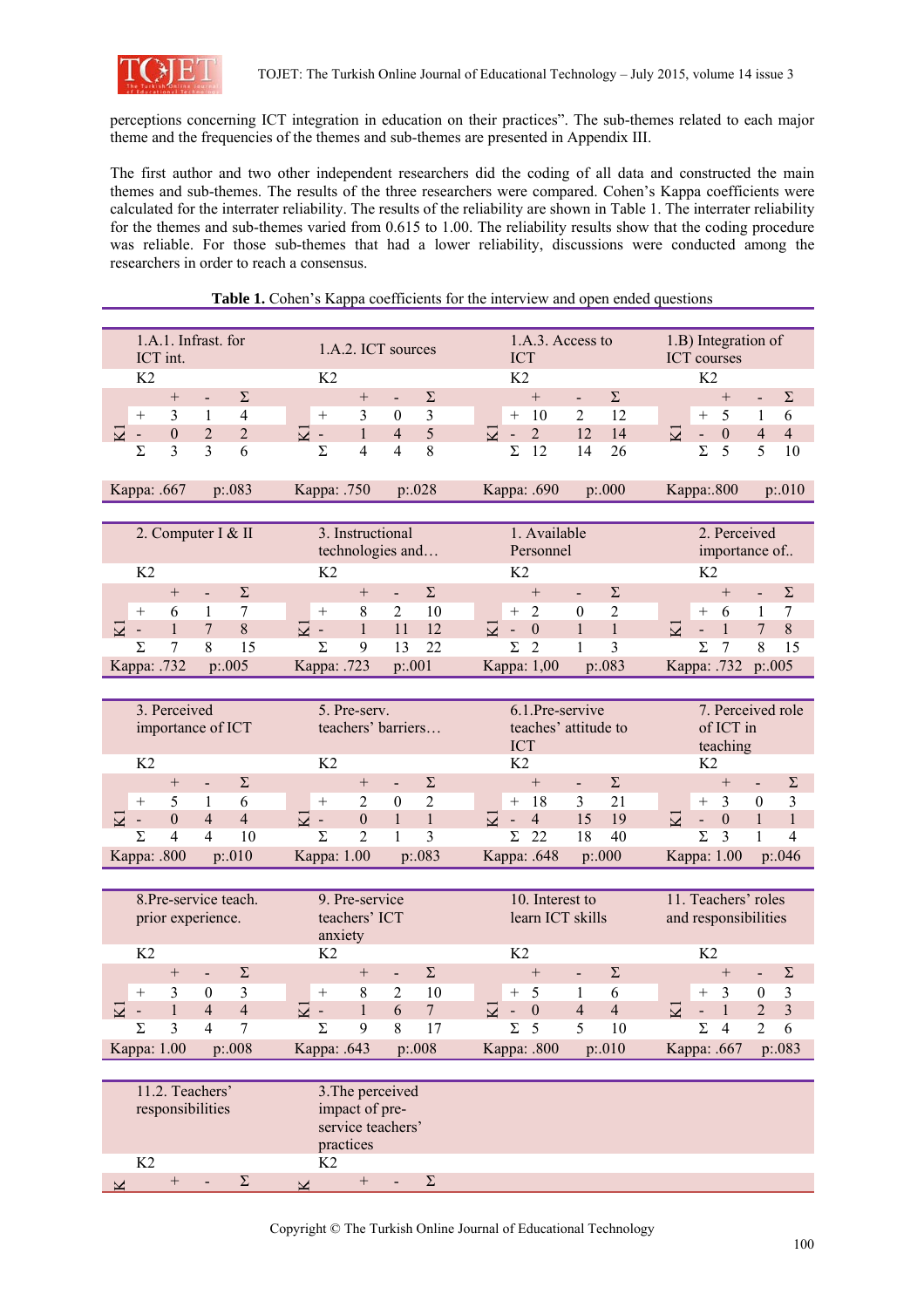

|  | $+$ 2 0 2          |  | $+$                | 4 0 4    |  |  |  |  |  |  |  |
|--|--------------------|--|--------------------|----------|--|--|--|--|--|--|--|
|  | $-1$ 2 3           |  |                    | $-1$ 4 5 |  |  |  |  |  |  |  |
|  | $\Sigma$ 3 2 5     |  | $\Sigma$ 5 4 9     |          |  |  |  |  |  |  |  |
|  | Kappa: .615 p:.136 |  | Kappa: .780 p:.016 |          |  |  |  |  |  |  |  |

# **RESULTS**

As a result of the open coding of the participants' responses concerning the open ended questions and the interview transcripts, three major themes emerged. They are "conditions for ICT integration in education", "preservice teachers' perceptions of ICT integration" and "the perceived impact of pre-service teachers' perceptions concerning ICT integration in education on their practices". In this section, the themes and their sub-themes were explained in detail. The descriptions were supported with direct quotations from the participants.

# **Conditions for ICT integration in education**

#### *Infrastructure*

As a result of axial coding, "Infrastructure" was identified as one of main themes related to conditions for ICT integration in education. Related to "Infrastructure" three sub-themes were identified, namely "infrastructure for ICT integration", "ICT resources" and "access to ICT".

The sub-theme "infrastructure for ICT integration" consisted of three sub-components, namely "overcrowded classes", "physical settings" and "power failure". Among 71 participants in the survey, 30 participants stated that their classes were overcrowded. For example, one female participant (number 45th from the survey) said that "*Each student should be allocated a personal computer. Classroom size should be arranged in a way that students take their lessons in groups*". As for the physical setting, 38 participants said that the physical setting (e.g. building and classroom) should be reorganized taken into account ICT such as audio and visual aspects. Besides, three participants indicated that they had difficulty in using ICT due to power failures.

The sub-theme "ICT resources" consisted of three elements, namely "software", "hardware" and "ICT labs". Out of 120 participants in the survey and interview, 11 respondents commented that appropriate software programs should be made available for their courses. For example, one female participant (number 263th from the survey) indicated that "*Games and animations complying with the needs of the courses should be developed*". Besides, 102 participants indicated that hardware resources (e.g. computers, projectors etc.) should be increased for the integration of ICT in their teaching practices. Moreover, seven participants out of the 15 interviews pointed out that the number of ICT laboratories should be increased as well.

The sub-theme "access to ICT resources" is referred to the level of access to ICT resources Among 190 participants in the survey, 53 participants stated that they had difficulty in accessing to ICT resources at their universities, 137 participants did not encounter any problem regarding access to ICT resources at their universities. Out of 189 participants in the survey, they accessed to ICT resources through computer laboratories  $(n=67)$ , ICT courses  $(n=55)$ , library  $(n=30)$ , personal computer  $(n=17)$ , internet  $(n=13)$ , wifi in campus  $(n=5)$  and residences (n=2).

# *Integration of ICT courses in teacher education*

The sub-theme "integration of ICT courses in teacher education" was identified as one of the components of "Conditions for ICT integration in education". With regard to "integration of ICT courses in teacher education", three elements were identified, namely "ICT integration", "Computer I and II" and "Instructional technologies and material development".

With regard to the course "ICT integration", among 49 participants in the survey and interview, 23 participants pointed out that the ICT course hours should be increased. For example, a female participant (number 50<sup>th</sup> from the survey) stated that "*The course hours are limited and the curriculum is heavy and the course hours should be increased*…" Four participants from the interviews stated that ICT courses should be extended throughout the program. Another female participant (number 39th from the survey) stressed that the ICT courses should be given starting from the first year. Five participants (three in the survey and two in the interview) mentioned that ICT training should be given considering the subject area. For example, a male participant (number  $44<sup>th</sup>$  from the survey) said that "…*the integration of ICT into the content knowledge has to be increased*." and a female participant (number 44<sup>th</sup> from the survey) stated that "...the ICT courses do not include the knowledge *concerning science and technology teaching*." In parallel with this this sub-component, six participants from survey indicated that ICT should be integrated into their courses.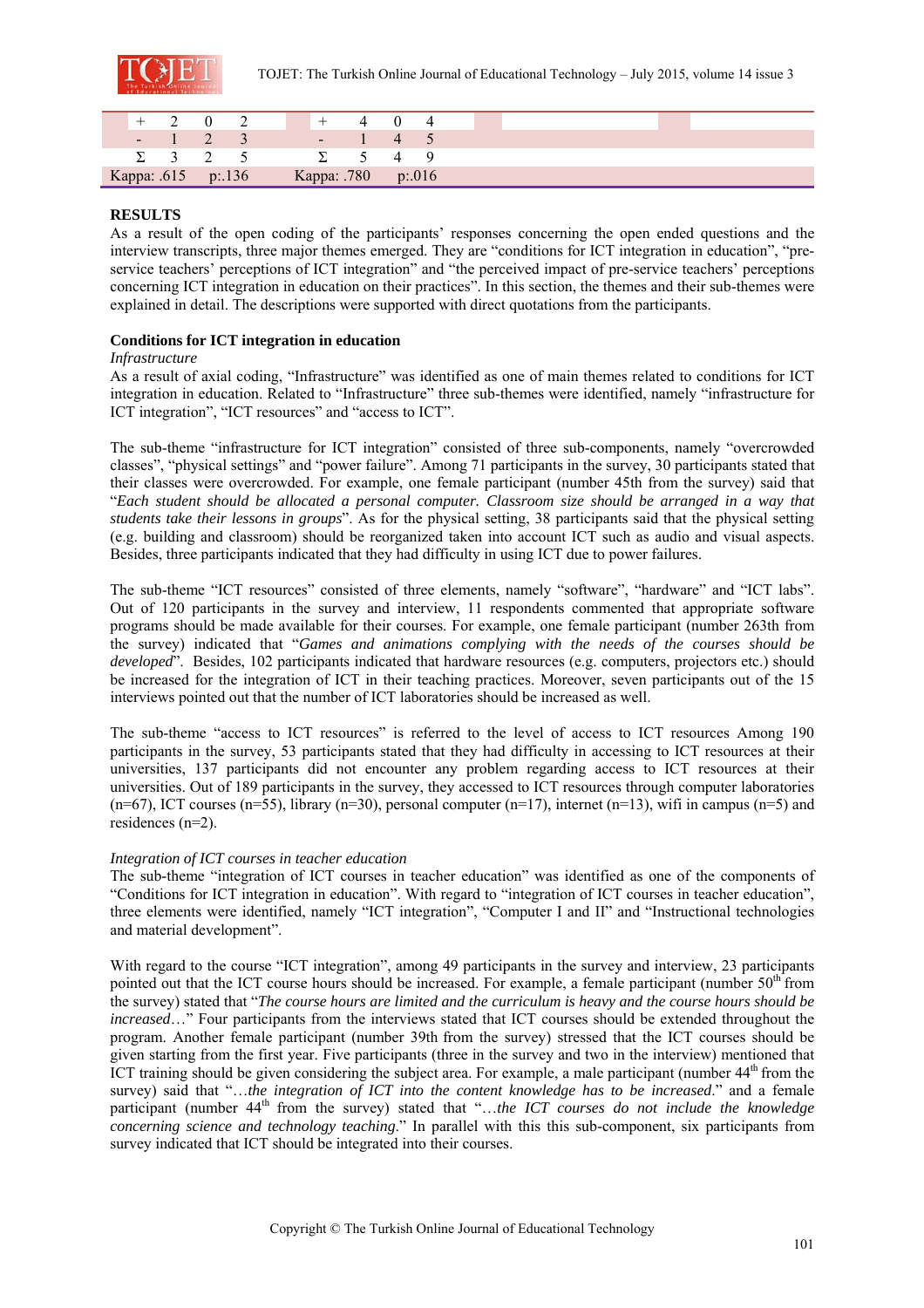

The participants' perceptions concerning the sub-theme "Computer I and II" courses were examined in regards to their sufficiency to equip them to with ICT competency. Among 180 participants in the survey and interviews, 81 participants perceived the courses sufficient, and 91 participants found them insufficient. Meanwhile, eight participants' perceptions concerning the courses were somewhat sufficient. For example, a female participant (number 85th from the survey) mentioned that "*These courses are actually sufficient in terms of their content…through the right plan and program; they develop our ICT skills…*" However, a female participant (number 124<sup>th</sup> from the survey) said that "*In my opinion, Computer I and II courses should have focused on upto-date programs. For example, for our subject teaching, a course called "Turkish in Computer Use" could have been given. In the context with the course, how an e-mail is written on computer can be taught...*" and a female participant (number 171<sup>th</sup> from the survey) stated that "*When I compare my ICT knowledge before and after the courses, they did not have an effect on my knowledge*". Among 57 participants, 13 participants demanded that the courses should be given in more detail and 44 participants stressed that more practice should be conducted in these courses.

The participants' perceptions in regards to the sub-theme "Instructional technologies and material development" course were investigated whether it was sufficient for the participants to acquire the competency to integrate ICT in their teaching practices. Among 138 participants in the survey and interviews, 79 participants cited that the course was sufficient. For example, a female participant (number 342th from the survey) stated that "*I developed my skill to prepare presentations considerably. I even prepared software for educational purpose.*" Whereas 7 participants perceived the course somewhat sufficient, 52 participants perceived it insufficient. 76 participants made some suggestions to make the course more effective. Those suggestions can be grouped under the four elements, namely more detailed, more practice, more emphasis on instructional technologies and using smart boards in education. Six participants demanded that the courses should be arranged in detail. Besides, 17 participants emphasized that they should make more practice in the course. On the other hand, 39 participants stressed out that they focused on the material development rather than instructional technologies in the course and they demanded that more emphasis should be allocated to the instructional technologies. For example, a male participant (number 83rd from the survey) said that "*we did not develop anything in technology but something in material.*" And lastly, 14 participants stated that they should use smart boards in their teaching training. For example, a female participant (number 476th from the survey) stressed that "…*teachers should be trained how to use smart boards in education.*"

# **Factors related to ICT integration (as perceived by pre-service teachers)**

The theme "pre-service teachers' perceptions of ICT integration" deals with ICT integration into education with regards to staff issue and teacher related variables. The theme consists of several sub-themes.

# *Available personnel*

With regard to "available personnel" sub-theme, the personnel issue was examined in terms of academic members and technical assistants. Out of 26 participants in the survey and interviews, 22 participants emphasized that academic members should be more competent to use ICT in their teachings. For example, a female participant (number 83rd from the survey) cited that "*More competent academic members in instructional technologies should give lessons*…" Four participants demanded that technical support should be available when they need some help in their use of ICT.

#### *Perceived importance of ICT integration in education*

The sub-theme "perceived importance of ICT integration", consisted of six elements. Among 14 participants in the survey, the participants stated that enabling to gain positive attitudes to ICT  $(n=4)$ , encouraging using ICT  $(n=3)$ , arousing interest for ICT integration  $(n=2)$ , increasing motivation to use ICT  $(n=2)$ , overcoming the prejudice against ICT (n=2) and being aware of using ICT (n=1) are important to integrate ICT into education.

#### *Perceived importance of ICT competence for ICT integration*

The sub-theme "perceived importance of ICT competence for ICT integration" examines the relationship between ICT competence and pedagogical knowledge for ICT integration. Among 132 participants in the survey and interviews, four participants cited that just having ICT competence is adequate for ICT integration. On the other hand, the majority of the participants (n=114) indicated that in addition to having ICT competence, pedagogical knowledge is necessary to integrate ICT into education. For example, a female participant (number 62th from the survey) stated that "*Just having ICT competence is not sufficient because auto parts constitute a good car. A driver drives it. A car is nothing apart from an ornament unless it is used.*" and a female participant (number 62th from the survey) cited that "*it is not sufficient to have ICT competence…pedagogical knowledge and content knowledge are also necessary.*" and a female participant (number 100th from the survey) stressed that "*if just ICT competences would be adequate, we would not study in education faculties. An engineer would*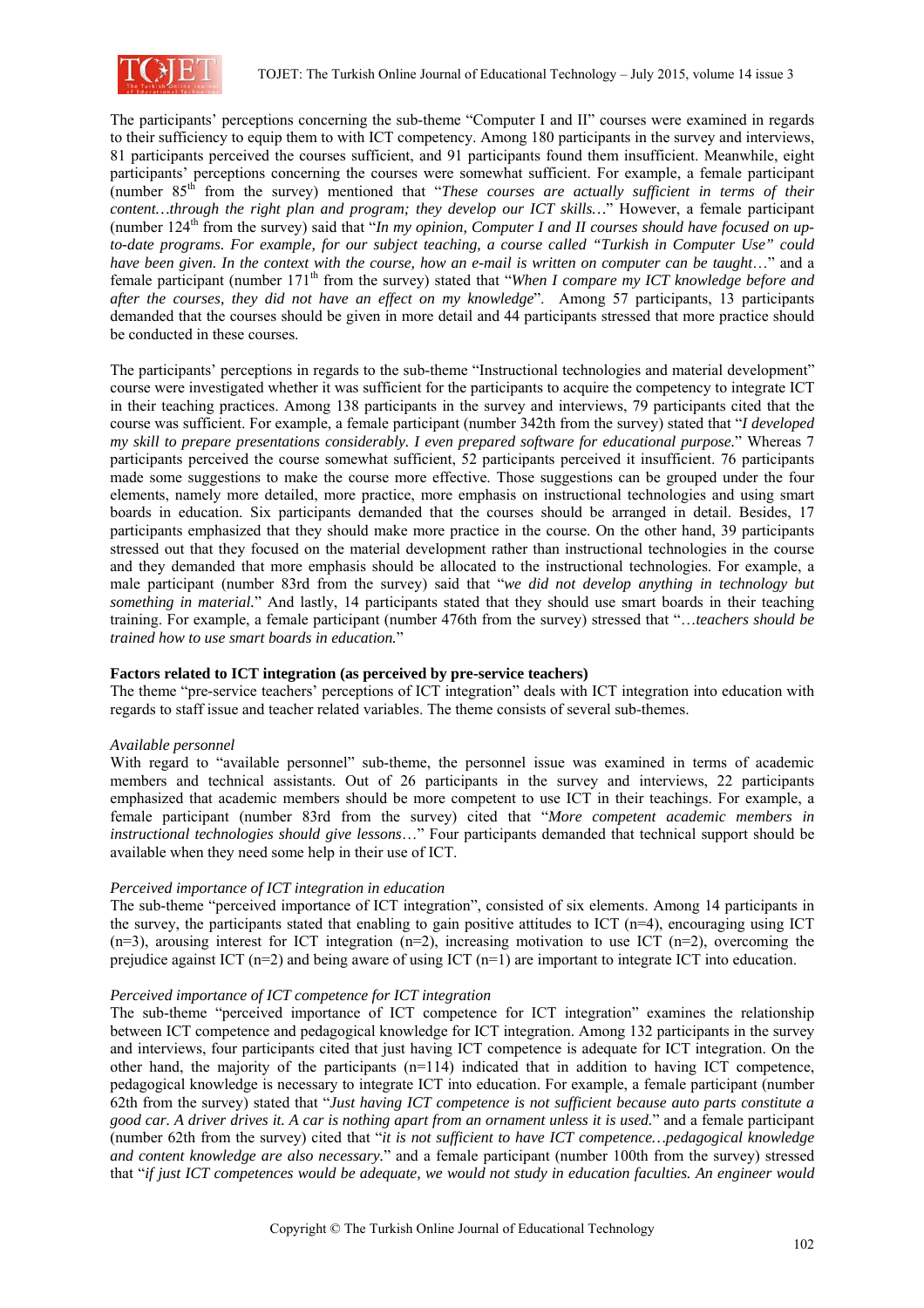

*also teach. Teaching as a profession is to teach by touching humans' soul*." In this context, five participants stated that having ICT competence and pedagogical knowledge complement each other regarding ICT integration into education. Six participants indicated that pedagogical knowledge is a prerequisite for ICT integration. For example, a male participant (number 6<sup>th</sup> interview) stressed that "...*pedagogical knowledge should be a pre-requisite for ICT integration. How does child development occur? What do children learn under different circumstances…?*" What is more, three participants emphasized that pedagogical knowledge is absolutely necessary for the integration of ICT into education.

# *Perceived barriers for integration of ICT in education*

The sub-theme "perceived barriers for integration of ICT in education" consisted of two elements, namely "lack of experience" and "lack of ICT skills". Among 26 participants in the survey, 14 participants cited that their lack of experience makes it difficult to integrate ICT into education. For example, a male participant (number 347th from the survey) stated that "*I have difficulty in planning and teaching lessons. I think I have to be more experienced."* 12 participants indicated that they encounter barriers for their integration of ICT into education on account of not having ICT skills. For example, a female participant (number 261th from the survey) stated that*"…I am not skilled to use the programs in preparing or presenting lessons."*

# *Pre-service teachers' attitude to ICT*

The sub-theme "perceived attitude to ICT" consisted of several elements. One of them is "investment in ICT". Among 15 participants in the interviews, 12 participants cited that in order to integrate ICT into education, it is necessary to make investment in ICT. However, one participant stated that it is not necessary to do so. Besides, one participant indicated that how the investment in ICT with regards to its integration into education made is more important than how much the investment is made. For example, a female participant (number  $12<sup>th</sup>$ interview) stated that *"…it is more important to make the investments in ICT in education effectively. For instance, there is electricity matter in rural areas, villages. Unless this matter is overcome, it will be no use distributing computers, tablets to schools…*" On the other hand, a female participant pointed out that she is anxious for her subject teaching in regards to the investment in the integration of ICT in education. For example, a female participant (number 15<sup>th</sup> interview) stressed that "... smart boards can have a negative impact on written *expression…*" The other elements regarding the perceived attitudes to ICT out of 54 participants in the survey and interviews as follow: it is necessary  $(n=10)$ , useful  $(n=10)$ , economic  $(n=2)$ , effective  $(n=3)$ . It facilitates teaching  $(n=1)$ , makes learning permanent  $(n=9)$  and abstract issues concrete  $(n=3)$ , saves time  $(n=6)$ , supports learning and understanding additionally  $(n=1)$ , contributes to diversity  $(n=3)$ , lifelong learning  $(n=1)$ , multiple intelligence (n=3). It is preferred in teaching (n=2).

#### *Perceived role of ICT in teaching and learning process*

With regards to the sub-theme "perceived role of ICT in teaching and learning process", among 15 participants in the interviews, three participants stated that ICT will change teaching and learning process to some extent and six participants stressed that ICT will change teaching and learning process definitely and five participants cited that ICT will facilitate teaching and learning process.

#### *Pre-service teachers' prior experience concerning ICT use*

The sub-theme "pre-service teachers' prior experience concerning ICT use" consisted of three elements, namely "positive effect", "necessary" and "insufficient". Among seven participants in the survey, four participants cited that their prior experience in regards to their ICT use has positive effect on their integration of ICT into their teaching practices. In this respect, two participants indicated that it is necessary to learn ICT before studying at university. A female participant pointed out that her prior experience for ICT use was insufficient for her integration of ICT into education.

#### *Pre-service teachers' ICT anxiety*

The sub-theme "perceived ICT anxiety" out of 15 interviews consisted of eight elements, namely difficulty in learning ICT (n=1), process of preparing lesson (n=1), taking time (n=1), communication problem among students  $(n=1)$ , using constantly causes monotony  $(n=2)$ , teachers' being of the second importance  $(n=2)$ , giving more importance to ICT  $(n=1)$  and misusing ICT  $(n=1)$ .

#### *Interest to learn ICT skills and knowledge*

The sub-theme "interest to learn ICT skills and knowledge" out of 15 interviews investigates why the participants are interested in learning ICT skills and knowledge. The sub-theme consisted of five elements, namely work oriented (n=2), to some extent (n=2), like (n=1), obligation (n=2), certainly (n=5).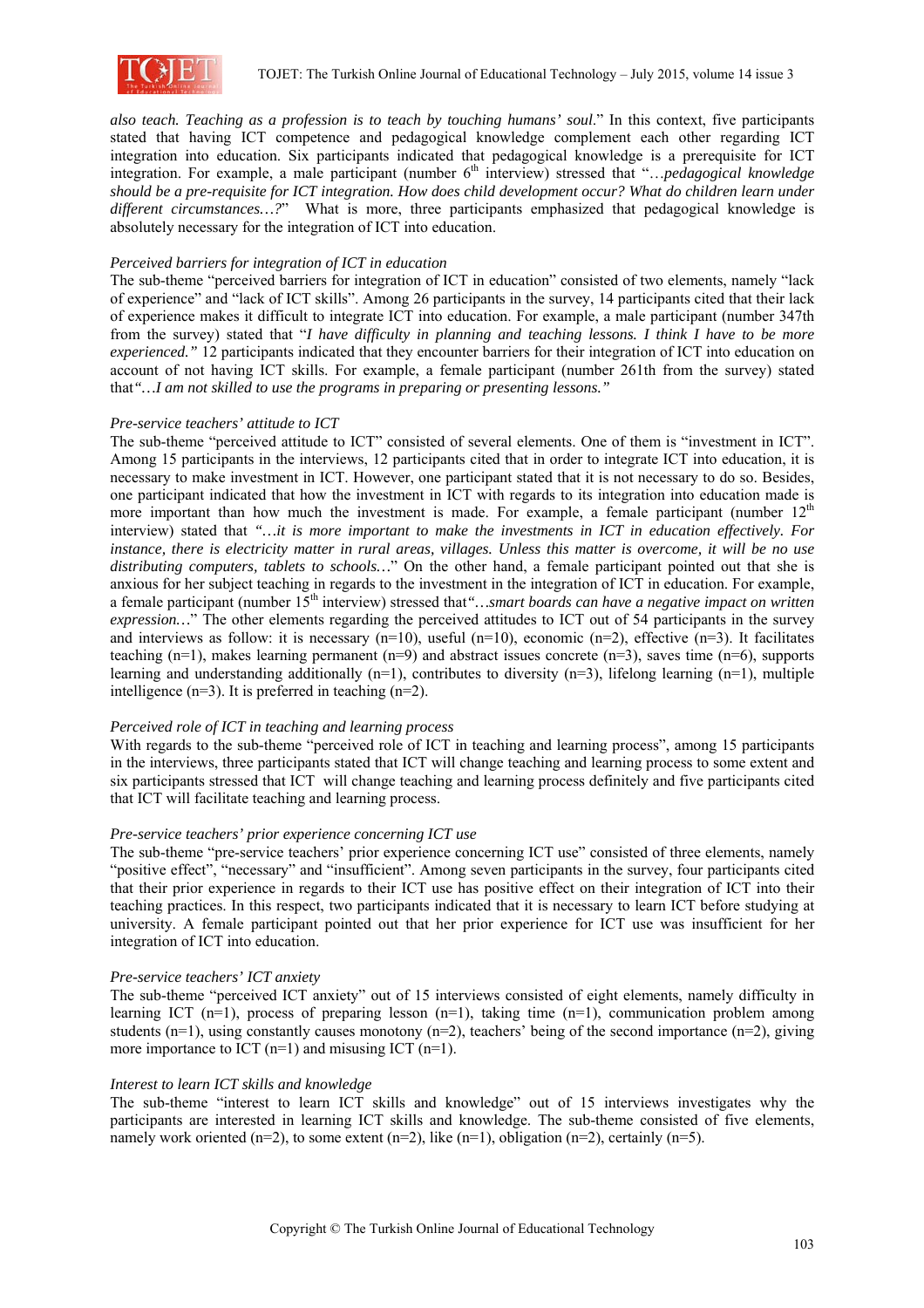

### *Teachers' roles and responsibilities concerning the use of ICT*

The sub-theme "teachers' roles and responsibilities concerning the use of ICT" out of 15 interviews examines teachers' roles and responsibilities with regards to the use of ICT. Nine participants pointed out teachers' roles with regards to ICT will decrease. In this regard, one participant stated that there will be no change in teachers' role. As for teachers' responsibilities regarding ICT, seven participants cited that their responsibilities will increase whereas seven participants stated that their responsibilities will decrease.

#### **The association between pre-service teachers' perceptions of ICT integration and their teaching practices (as perceived by pre-service teachers)**

The last theme "the perceived impact of pre-service teachers' perceptions concerning ICT integration in education on their practices" consisted of four elements, namely presentation, basic level, facilitating teaching and changing teaching approach. Out of the 15 interviews, eight participants indicated that they use ICT to present their subjects. Only one participant cited that they use ICT to facilitate teaching. For example, a female participant (number 5<sup>th</sup> interview) stated that "…we are now going to schools to teach practices. I think that ICT *is our biggest support in teaching. It supports us in every respect. It makes students join lessons.*" Besides, two participants stated that they use ICT in their teaching practices with a basic level. What is more, two participants emphasized that ICT has changed their teaching approach. For example, a male participant (number  $1<sup>st</sup>$ interview) said that*"…through the Internet, we were searching how to teach a subject more simply, easier and effectively. In the end, we were preparing a presentation. In consequence of these experiences, a number of my friends changed their ideas to use ICT in their teachings…*"

### **DISCUSSION AND CONCLUSION**

As a result of the qualitative data analysis for the pre-service teachers' perceptions with regard to ICT integration into education, three major themes emerged from open coding, namely "conditions for ICT integration in education", "pre-service teachers' perceptions of ICT integration", and "the perceived impact of pre-service teachers' perceptions concerning ICT integration in education on their practices".

The findings of this study indicate that classroom sizes should be small for pre-service teachers to acquire ICT skills and use it in education. Besides, the physical conditions of classrooms and buildings such as audio and visual aspects should be enhanced for ICT integration. In this context, power failures could be prevented. It is understood that there are differences among the universities in terms of ICT infrastructure. While some participants can have access to ICT sources at their universities without encountering any problem, the others have difficulty in accessing to the sources. Infrastructure policies and programs should deal with inequities in the distribution of ICT sources (Kozma, 2008). The differences among the universities can be overcome by increasing the quantity and quality of the hardware, software and ICT labs at the universities. According to Kay (2006), it is critical to provide software, hardware and support. But other strategies are needed to use technology in a meaningful and effective manner. Therefore, it should be ensured that every pre-service teacher should have access to the ICT sources without any difficulty.

The findings of this study suggest that some changes for ICT courses including increasing the course hours, extending the courses throughout the program and integration of the content knowledge into the courses should be made. While more participants perceived Computer I and II courses insufficient, more participants perceived "Instructional technologies and material development" course (ITMD) sufficient. These results show parallelism with the study by Aslan and Zhu (2014). The authors found out that the ICT courses were moderately effective. In this context, the participants made some suggestions for the effective integration of the ICT courses in education. For Computer I and II courses, participants demanded that the courses should be given in more detail and more practice should be applied in the courses. With regard to ITMD, participants suggested that the course should be provided in a more detailed way; more practice should be ensured in the course, more emphasis should be allocated to instructional technologies rather than material development and smart board should be used in education. Akbulut, Odabaşı and Kuzu (2011) found out that teacher training programs were insufficient to facilitate the effective integration of ICT and use of ICTs for instructional purposes. In this regard, Bozdoğan and Özen (2014) report that pre-service teachers should observe best practices of technology use and make practices with technology to facilitate learning, and have hands-on experiences with technology in their preservice teacher education. It is inferred from the explanations that pre-service teachers should be given more opportunities to use ICT in their courses to be a competent user in ICT integration in education.

Another finding of this study is related to the available personnel. Participants stated that academic members should be more competent to integrate ICT into their teaching practices. This issue is very important in the sense that their competency in ICT influences their designing, planning and teaching their courses. For instance, it is understood from the participants' responses in the context with ITMD course that less competent academic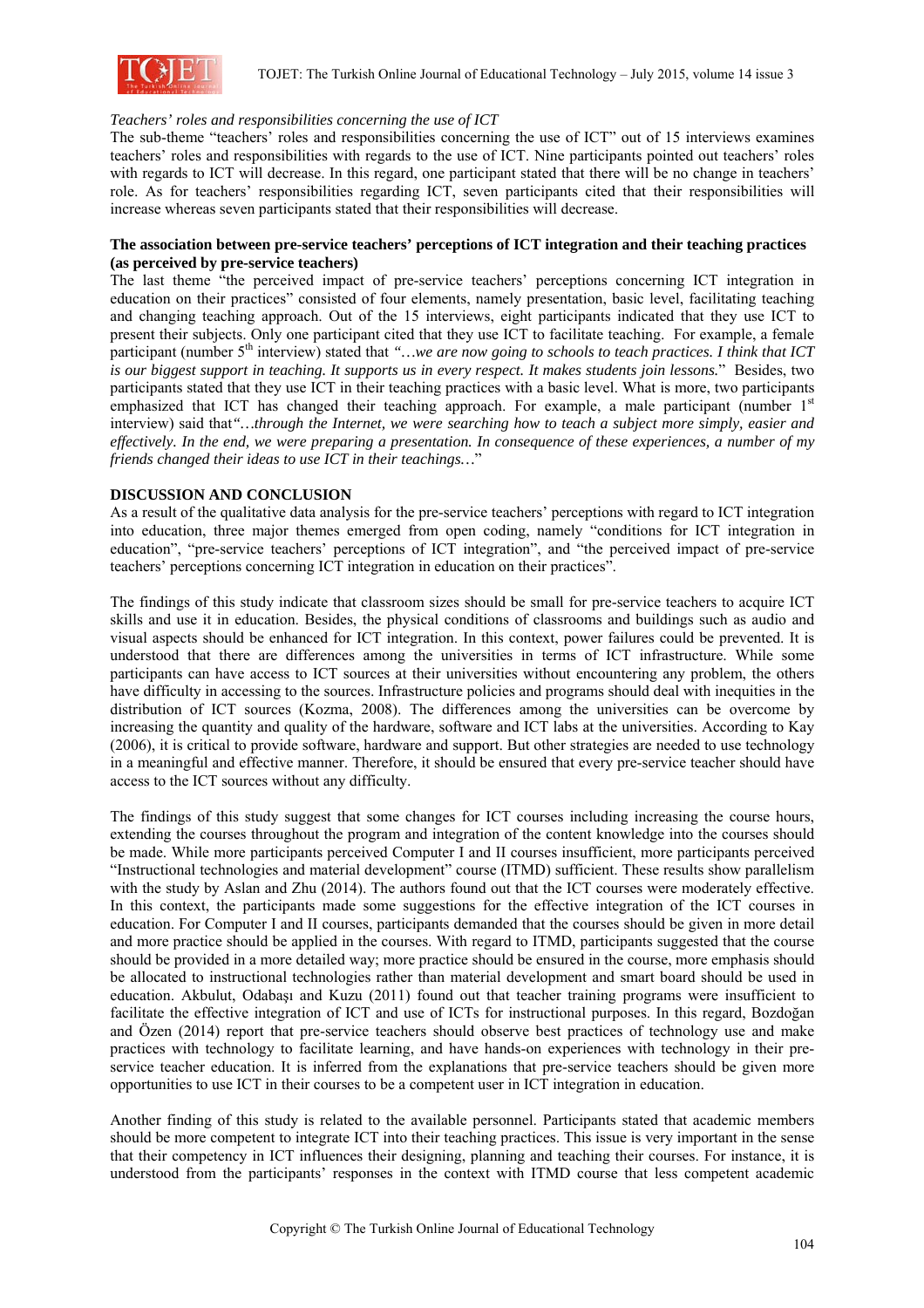

members in ICT focus on more material development rather than instructional technologies. This is confirmed by Yücel et al. (2010). The authors point out that ICT training should be given by trainers who are competent in teaching technology and curriculum needs. Besides, participants demanded that technical support should be available when they need it.

The study indicates that the participants perceive ICT important in their teaching processes. In this regard, they have a positive attitude to the integration of ICT into education. So, it is significant for pre-service teachers to have positive attitude to ICT. The study also shows that prior experience concerning ICT use has a positive contribution on their integration of ICT in education.

It also appears that participants encounter barriers in integrating ICT due to lack of experience and lack of ICT skills. If the barriers stemming from lack of experience and ICT skills are minimized, they can use ICT in their teaching practices more often.

Our study shows that some participants are anxious for ICT usage because of difficulty in learning ICT, process of preparing lesson, taking time, communication problem among students, using constantly causes monotony, teachers' being of the second importance, giving more importance to ICT, and misusing ICT. A number of teachers suffer from computer anxiety and this will prevent those teachers from using educational technologies effectively (Pamuk & Peker, 2009). In this regard, it is crucial for the participants to overcome their anxiety for ICT use. It can be suggested that more practice and experience with a variety of ICT sources in using ICT in teaching will reduce their anxiety for ICT use in education.

It indicates that participants learn ICT skills and knowledge because of work oriented, liking, and obligation. More participants perceive that their roles will decrease thorough ICT. However, participants are neutral whether ICT will increase their responsibilities in teaching with ICT.

Majority of the participants perceive that just having ICT competence is not adequate for ICT integration and pedagogical knowledge. They stated that pedagogical knowledge in addition to having ICT competence is necessary for the integration of ICT into education. Whereas some participants perceive as ICT competence and pedagogical knowledge complementary, others perceive pedagogical knowledge as a prerequisite. It is understood that pedagogical knowledge is a crucial component for ICT integration. According to Koehler, Mishra and Yahya (2007), technology cannot be thought of being separate and unrelated from teaching tasks and contexts. They support the complex interplay between technology, content and pedagogy.

The study shows that the participants use ICT with a basic level. They mostly use it for presentation in their teaching practices. Teachers use ICT with a basic or entry level (Açıkalın, 2014; Aslan & Zhu, 2014; Tezci, 2009). Teachers should use advanced ICT skills in their teaching practices and this will enhance teaching and learning process significantly.

The samples of this study were from six state universities and 782 pre-service teachers studying in their fourth year from the subject domains of Turkish language, social sciences, elementary education mathematics and science. A longitudinal study can be conducted with the same participants to investigate ICT integration in teacher education and its association with their teaching practices further in the future studies to find out to what extent their perceptions concerning the issue change. ICT integration in teacher education can be evaluated from the point of instructors, administrators and other stakeholders in education in future studies. The number of the universities, population and the variety of subject domains can be increased in future studies to study this issue further.

In conclusion, there are differences among the universities in terms of ICT integration sources. While some universities have more ICT integration sources, the others have less ones. In this regard, more investment in ICT integration sources has to be made to enable pre-service teachers to have access to the sources. The ICT courses, Computer I and II and ITMD, are the main courses in which pre-service teachers acquire ICT competences. These courses should be rearranged to make them more competent in ICT. In these courses, not only how to use technology, but also how technology can be used for teaching and learning should be focused on (Tondeur et al., 2011). In this regard, the courses should be revised considering pedagogical knowledge and content knowledge. The participants should be given more opportunity to use ICT in their teaching practices. It can be suggested that the hours of ICT courses be increased and ICT training be extended throughout the program. This can reduce their anxiety for ICT use and increase their tendency to use it in their teaching practices.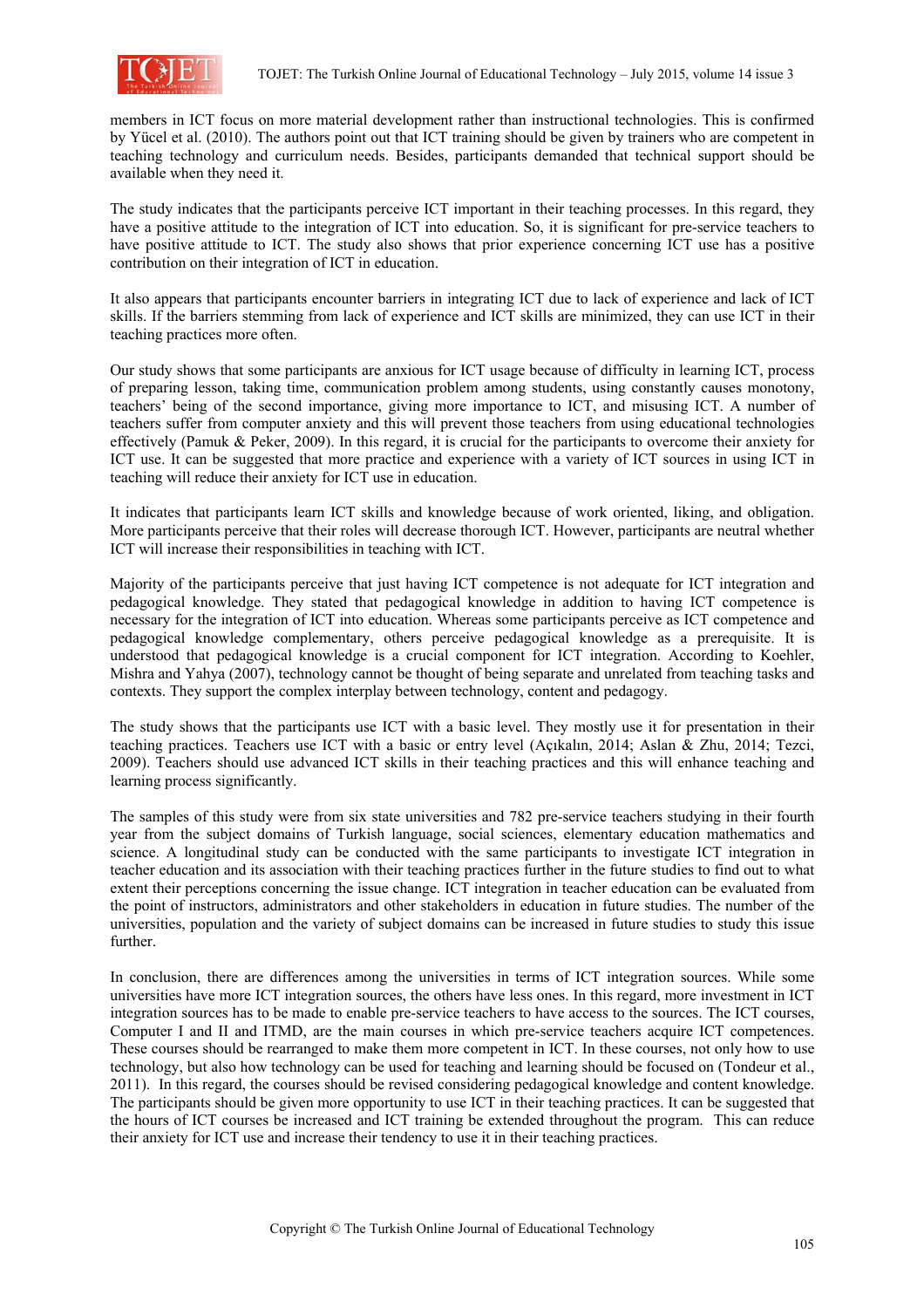

### **REFERENCES**

- Açıkalın, F. S. (2014). Use of instructional technologies in science classroom: Teachers' perspectives. *The Turkish Online Journal of Educational Technology*, 13(2), 197-201.
- Akbaba-Altun, S. (2006). Complexity of integrating computer technologies into education in Turkey. *Educational Technology & Society*, 9 (1), 176-187.
- Akbulut, Y., Odabaşı, H. F., & Kuzu, A. (2011). Perceptions of preservice teachers regarding the integration of information and communication technologies in Turkish education faculties. *The Turkish Online Journal of Educational Technology*, 10(3), 175-184.
- Alev, N. (2003). *Integrating Information and Communications Technology (ICT) Into Pre-service Science Teacher Education: The Challenges of Change in a Turkish Faculty of Education*. Unpublished PhD Thesis, University of Leicester, School of Education, UK.
- Aslan, A., & Zhu, C. (2014). Investigating variables to predict Turkish pre-service teachers' ICT integration into teaching practices. *Submitted to British Journal of Educational Technology.*
- Becker, H. J. (2000). Findings from the teaching, learning, and computing survey: Is Larry Cuban right? Retrieved October 10, 2014 from http://www.crito.uci.edu/tlc/findings/ccsso.pdf
- Beckers, J. J. & Schmidt, G. H (2003). Computer experience and computer anxiety. *Computers in Human Behavior*, 19, 785-797.
- Bozdoğan, D., & Özen, R. (2014). Use of ICT technologies and factors affecting pre-service ELT teachers' perceived ICT self-efficacy. *The Turkish Online Journal of Educational Technology*, 13(2), 186-196.
- Celik, V., & Yesilyurt, E. (2013). Attitudes to technology, perceived computer self-efficacy and computer anxiety as predictors of computers supported education. *Computers & Education*, 60, 148-158.
- Drent, M., & Meelissen, M. (2008). Which factors obstruct or stimulate teacher educators to use ICT innovatively? *Computers & Education*, 51, 187-199.
- Göktaş, Y. (2006). *The current status of information and communication technologies integration into schools of teacher education and K-12 in Turkey*. Unpublished PhD Thesis, Middle East Technical University, Graduate School of Natural and Applied Sciences, Turkey, Number of Thesis:199023.
- Göktaş, Y., Yıldırım, Z., & Yıldırım, S. (2008). The keys for ICT integration in K-12 education: Teachers' perceptions and usage. *Hacettepe University, Journal of Education*, 34, 127-139.
- Gulbahar, Y., & Guven, I. (2008). A survey on ICT usage and the perceptions of social studies teachers in Turkey. *Educational Technology & Society*, 11 (3), 37-51.
- Gündüz, Ş., & Odabaşı, F. (2004). Bilgi çağında öğretmen adaylarının eğitiminde öğretim teknolojileri ve materyal geliştirm dersinin önemi. *The Turkish Online Journal of Educational Technology*, 3 (1), 43-48.
- HEC (2006). Eğitim fakülte uygulanacak yeni programlar hakkında açıklama. Retrieved April 26, 2013, from http://www.yok.gov.tr/egitim/ogretmen/yeni\_programlar\_ve\_icerik.htm
- Kay, R. H. (2006). Evaluating strategies used to incorporate technology into preservice education: A review of the literature. *Journal of Research on Technology in Education*, 38 (4), 383-408.
- Koehler, M. J., Mishra, P., & Yahya, K. (2007). Tracing the development of teacher knowledge in a design seminar: integrating content, pedagogy, technology. *Computers & Education*, 49(3), 740-762.
- Kozma, R. B. (2008). Comparative analysis of policies for ICT in education. In International Handbook of Information Technology in Primary and Secondary Education (eds J. Voogt & G. Knezek), pp. 1083- 1096. Springer, New York, NY.
- ÖSYM (2012). ÖSYS Yükseköğretim programları ve kontenjanları kılavuzu. Retrieved February 12, 2013 from http://www.osym.gov.tr/belge/1-13589/2012-osys-yuksekogretim-programlari-ve-kontenjanlari-ki- .html

Pamuk, S., & Peker, D. (2009). Turkish pre-service science and mathematics teachers' computer related selfefficacies, attitudes, and the relationship between these variables. *Computers & Education*, 53, 454-461.

- Pelgrum, W. J. (2001). Obstacles to the integration of ICT in education: results from a worldwide educational assessment. *Computers & Education,* 37, 163-178.
- Pinedia, F. O. (2011). Competencies for the 21<sup>st</sup> century: Integrating ICT to life, school and economical development. *Procedia Social and Behavioral Sciences*, 28, 54-57.
- Teo, T. (2009). Modelling technology acceptance in education: a study of pre-service teachers. *Computers & Education*, 52, 302-312.
- Tezci, E. (2009). Teachers' effect on ICT use in education: The Turkey sample. *Procedia Social and Behavioral Sciences*, 1, 1285-1294.
- Tondeur, J., Van Braak, J., Sang, G., Voogt, J., Fisser, P., & Ottenbreit-Leftwich, A. (2011). Preparing preservice teachers to integrate technology in education: a synthesis of qualitative evidence. *Computers & Education*, doi:10.1016/j.compedu.2011.10.009.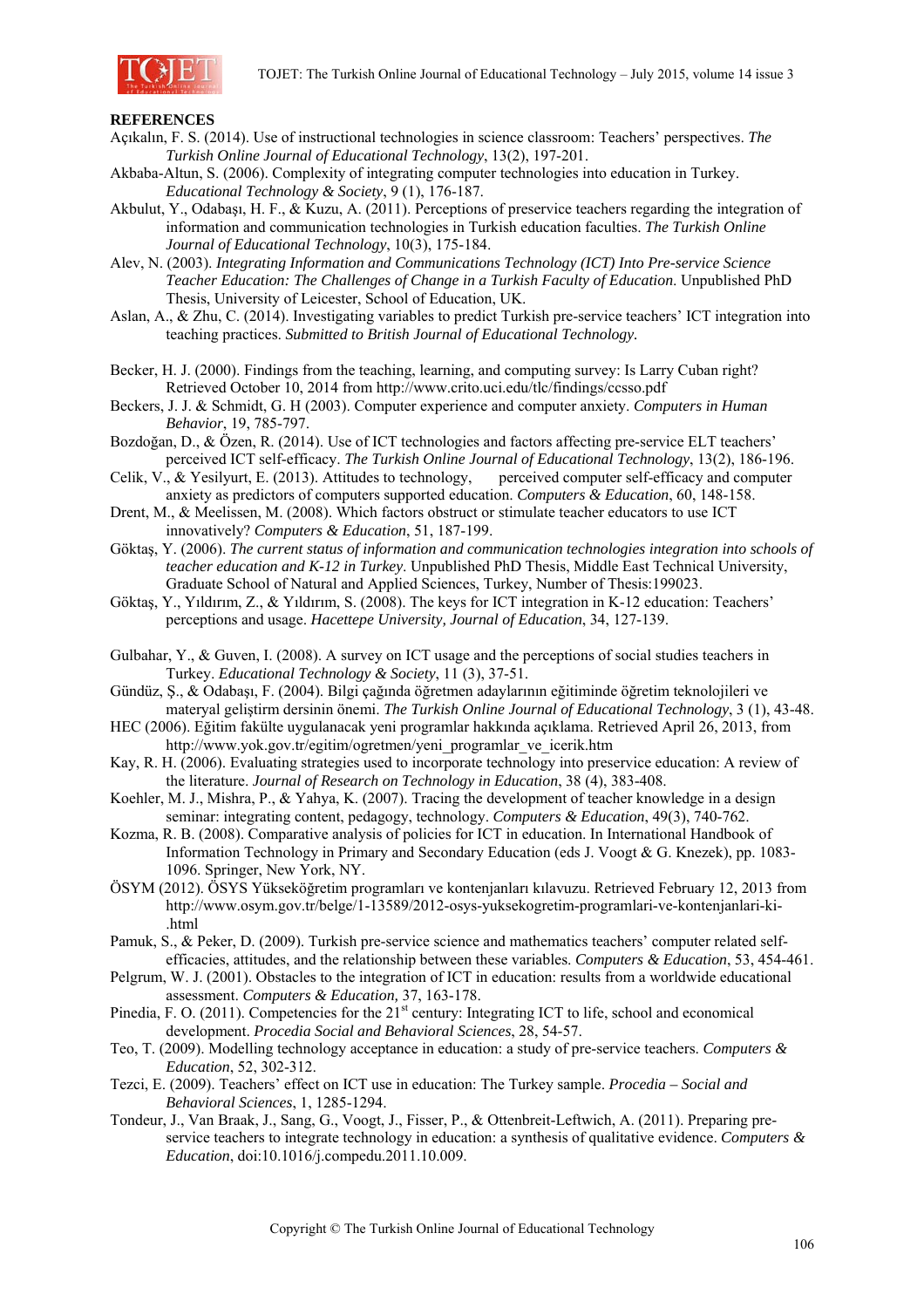

- UNESCO.(2008). ICT competency standards for teachers, policy framework. Retrieved December, 2012, from, http://unesdoc.unesco.org/images/0015/001562/156210e.pdf
- Voogt, J., Knezek, G., Cox, M., Knezek, D., & Ten Brummelhuis, A. (2011). Under which conditions does ICT have a positive effect on teaching and learning? A call to action. *Journal of Computer Assisted Learning.* doi: 10.11111/j.1365-2729.2011.00453.x
- Voogt, J. & Roblin, N., P. (2012). A comparative analysis of international frameworks for 21st century competences: Implications for national curriculum policies. *Journal of Curriculum Studies*, 1-23.
- Yapıcı, İ.Ü. & Hevedanlı, M. (2012). International educational technology conference IETC2012. Pre-service biology teachers' attitudes towards ICT using in biology teaching. *Procedia Social and Behavioral Sciences*, 64, 633-638.
- Yücel, C., Acun, İ., Tarman, B., & Mete, T. (2010). A model to explore Turkish teachers' ICT integration stages. *The Turkish Online Journal of Educational Technology*, 9(4), 1-9.

### **APPENDIX I**

Open ended questions in the survey

1. How have you accessed to ICT sources at the university? Have you had any difficulty in accessing ICT sources at the university?

2. What do you think it can be done to promote the integration of ICT into teacher education better?

a) Physical factors:

b) Human factors:

c) Teacher training program:

d) Others:

3. Have you had any difficulty in integrating ICT into your courses? If yes, what kind of difficulties are they? What do you suggest to tackle these difficulties?

4. What do you think about the ICT courses in your teacher training program to integrate ICT into your lessons? Computer I and II:

Instructional Technologies and Material Development:

5. Do you think that having ICT competences is sufficient to integrate ICT into education effectively? Do

teachers need to have pedagogical knowledge besides ICT competences in this regard?

6. Do you have other suggestions concerning ICT integration into your lesson?

Thank you very much for your assistance.

#### **APPENDIX II**

The Interview Questions for Pre-service Teachers

| Name:              |      | <b>E-mail address:</b>                                   |                        |                         |  |  |  |
|--------------------|------|----------------------------------------------------------|------------------------|-------------------------|--|--|--|
| Age                |      |                                                          |                        |                         |  |  |  |
| Gender             | Male | 1 Female                                                 |                        |                         |  |  |  |
| Your university    |      |                                                          |                        |                         |  |  |  |
| Aksaray University |      | Dokuz Eylül University                                   |                        | $\Box$ Firat University |  |  |  |
| Gazi University    |      | $\Box$ Marmara University                                |                        | $\Box$ Niğde University |  |  |  |
| Department         |      |                                                          |                        |                         |  |  |  |
|                    |      | $\Box$ Mathematics for primary and middle school Turkish | Science educa $\Box$ h |                         |  |  |  |
| Social Sciences    |      |                                                          | Turkish                |                         |  |  |  |

1- Are you interested in developing your skills and knowledge in ICT?

2- What do you think about the role of ICT in teaching learning process? Will ICT change the teaching and learning process?

3- Do you think that the integration of ICT into education will decrease the role and responsibility of teachers in classrooms?

4- As you know that there is a huge investment in ICT in Turkey. For instance, a new project called "FATIH" has been put into effect. Do you think that such huge investments are necessary for the integration of ICT into education?

5- What do you think about the advantages and disadvantages of ICT use in your subject matter?

6- What do you think about the integration of ICT into pre-service teacher education program?

7- Are the ICT courses in the teacher training program enough to prepare you to integrate ICT into your subject matter in your future teaching career?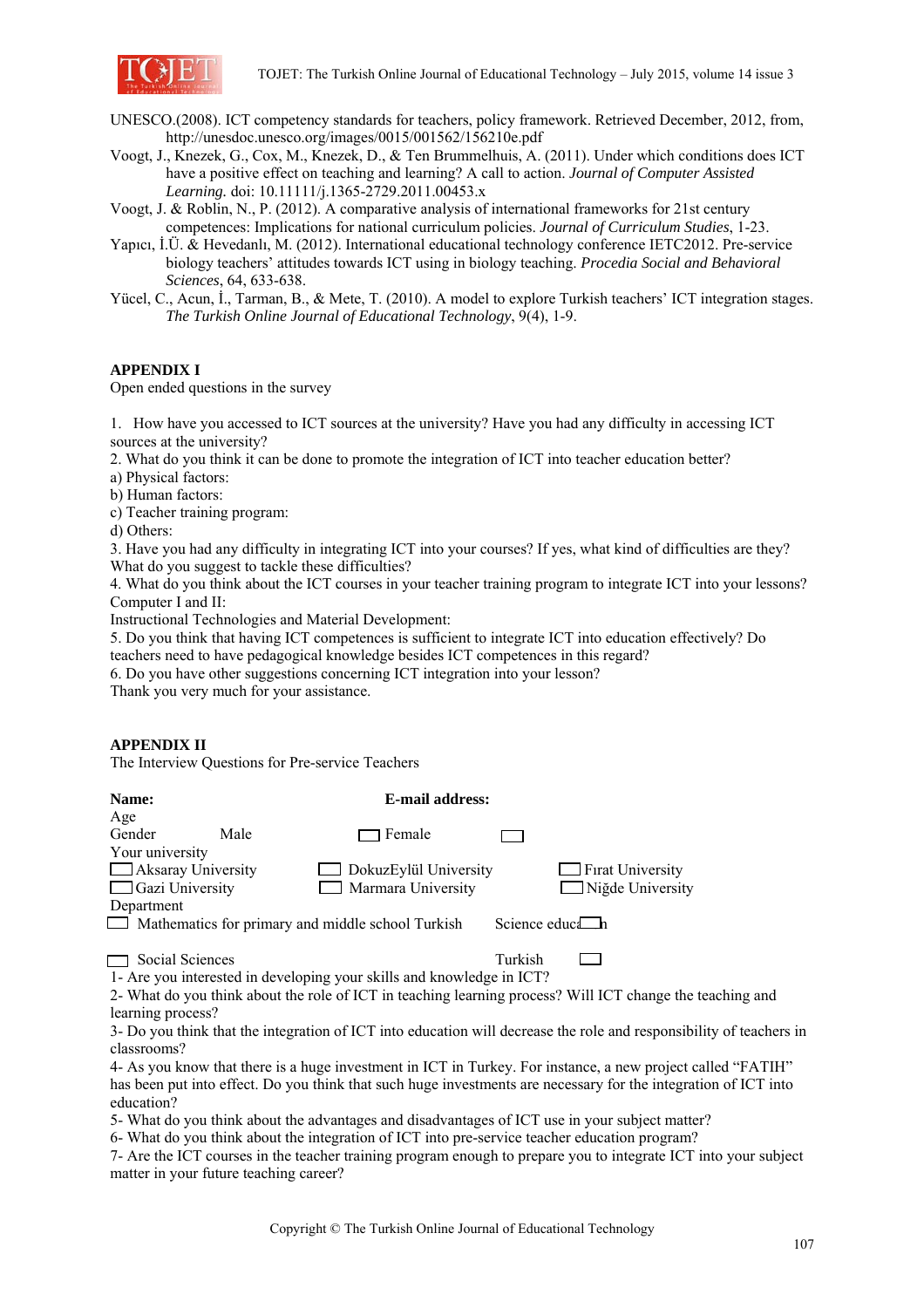

Computer I and II:

Instructional Technologies and Material Development:

8- What could be done to improve the integration of ICT into pre-service teacher training program?

- a) Physical factors:
- b) Human factors:
- c) Teacher training program:
- d) Others:

9- What do you think about the integration of ICT into classes in lower secondary schools?

- 10- What could be done to improve the integration of ICT into classes into lower secondary schools?
- a) Physical factors:
- b) Human factors:
- c) Teacher training program:
- d) Others:

11- How do you evaluate the relationship between ICT competences and pedagogical knowledge in terms of the integration of ICT into education? Is pedagogical knowledge a prerequisite to integrate ICT into education? 12- On the whole, has ICT had an impact on your teaching?

13- Do you have anything else to add on the integration of ICT into education in terms of pre-service teacher training program or in lower secondary schools?

The interview is over. Thank you very much for your assistance.

# **APPENDIX III**



Figure 1. The theme and sub-themes for conditions for ICT integration in education with regard to infrastructure



Copyright © The Turkish Online Journal of Educational Technology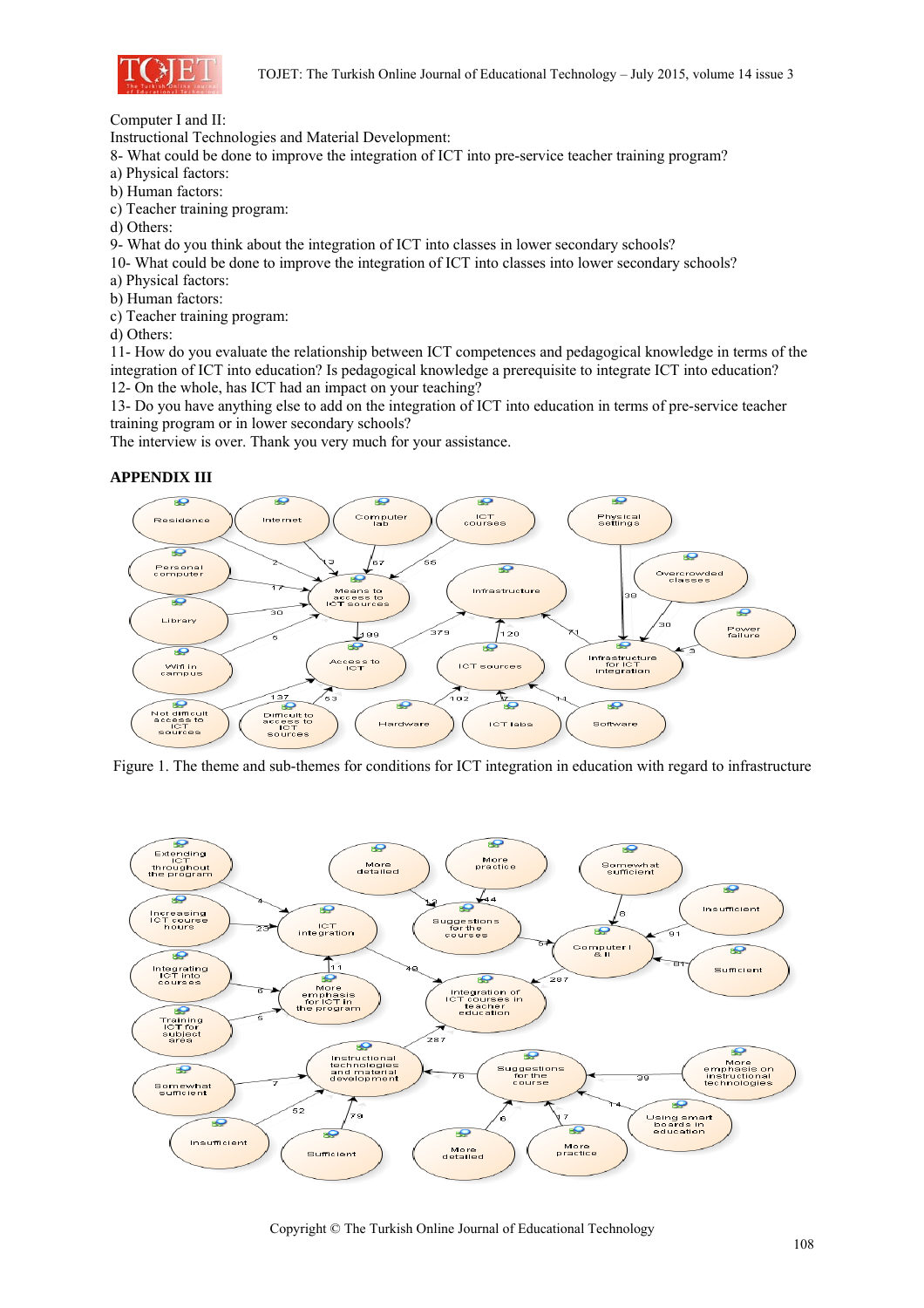

Figure 2. The theme and sub-themes for conditions for ICT integration in education with regard to integration of ICT courses in teacher education



Figure 3. The theme for pre-service teachers' perceptions of ICT integration and sub-themes